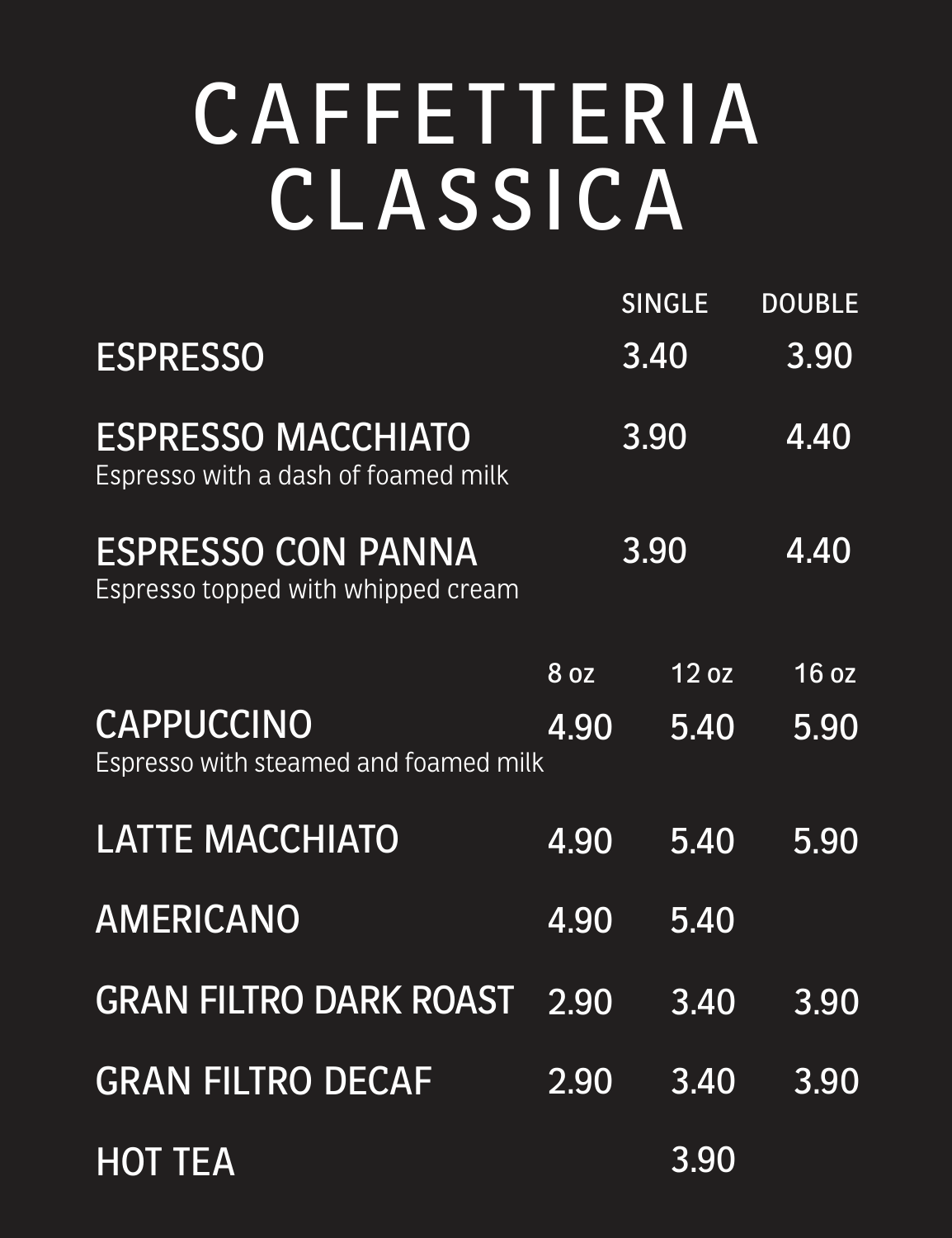# LAVAZZA HOT



Espresso, hot chocolate, and cream, layered as per the recipe from 1763

### PIEMONTE

Double espresso, whipped cream, and cocoa powder

### ESPRESSO TORINESE

Espresso and hot chocolate topped with foamed milk and cocoa powder

5.40 8 oz

5.40 8 oz

4.90 8 oz

Thick and creamy Italian hot chocolate

#### 8 oz 12 oz 16 oz CIOCCOLATA CALDA 3.90 4.90 5.40

Italian hot chocolate topped with whipped cream

ESPRESSO CORRETTO

#### CIOCCOLATA CON PANNA 4.40 5.40 5.90

Esporesso with your choice of liqueur add extra espresso shot for 1.00

1 oz 2 oz 9.00 14.00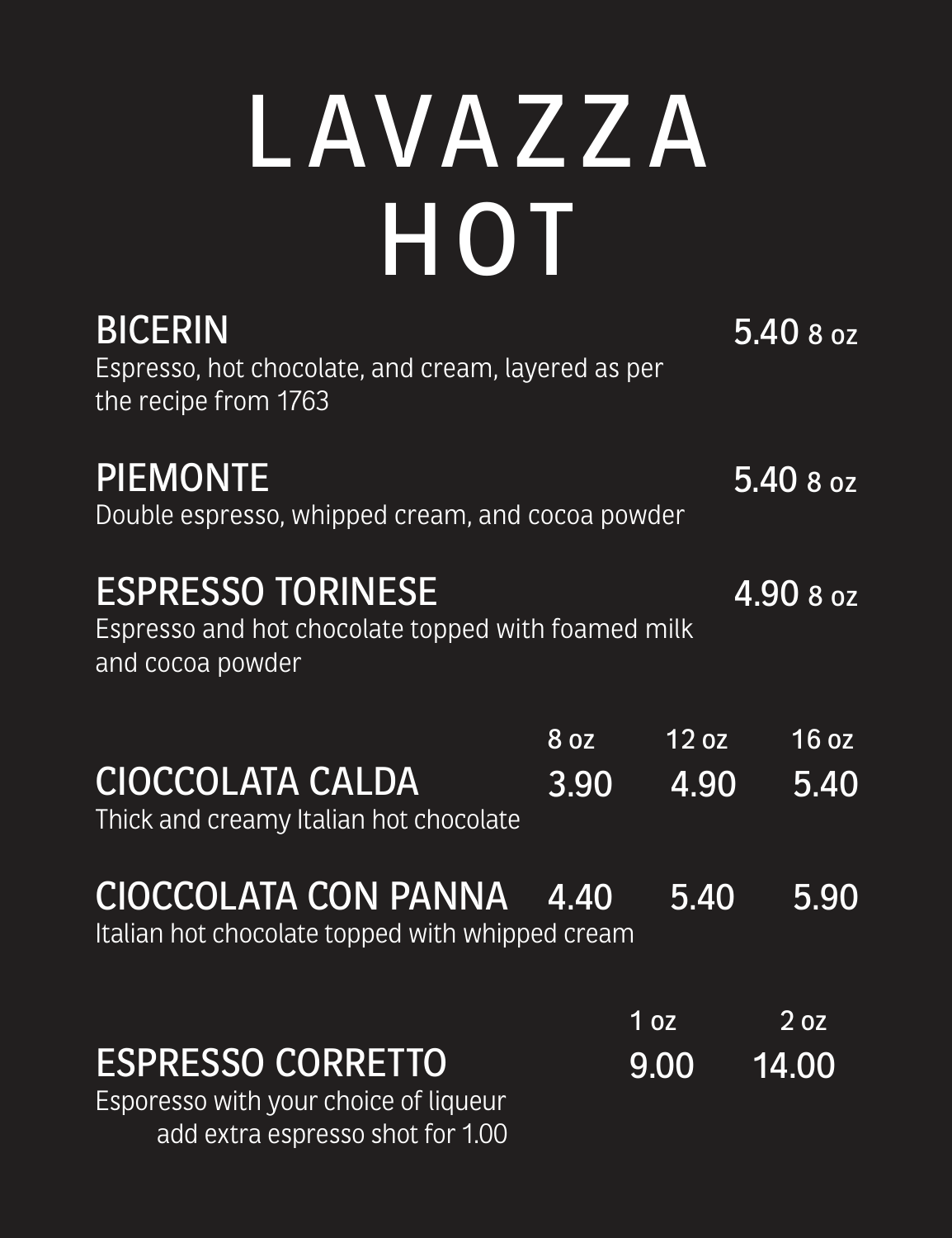# LAVAZZA COLD

### CREMESPRESSO

Espresso and milk, frozen and blended to a smooth creamy texture

#### ICED LATTE Espresso and milk on ice

8 oz 12 oz 16 oz 20 oz 5.80

| ICED CAPPUCCINO<br>Iced espresso topped with cold<br>frothy skim milk and cocoa powder | 5.40 | 5.90           | 6.40          |
|----------------------------------------------------------------------------------------|------|----------------|---------------|
| <b>ICED MOCHA</b><br>Espresso and chocolate on ice                                     | 5.40 | 5.90           | 6.40          |
| <b>COLD BREW</b>                                                                       | 4.40 | 4.90           | <b>157407</b> |
| <b>ICED TEA</b>                                                                        |      | 4.40 4.90 5.40 |               |
| FRESH SQUEEZED 4.90 5.40 5.90<br>ORANGE JUICE                                          |      |                |               |

### 4.90 5.40 5.90